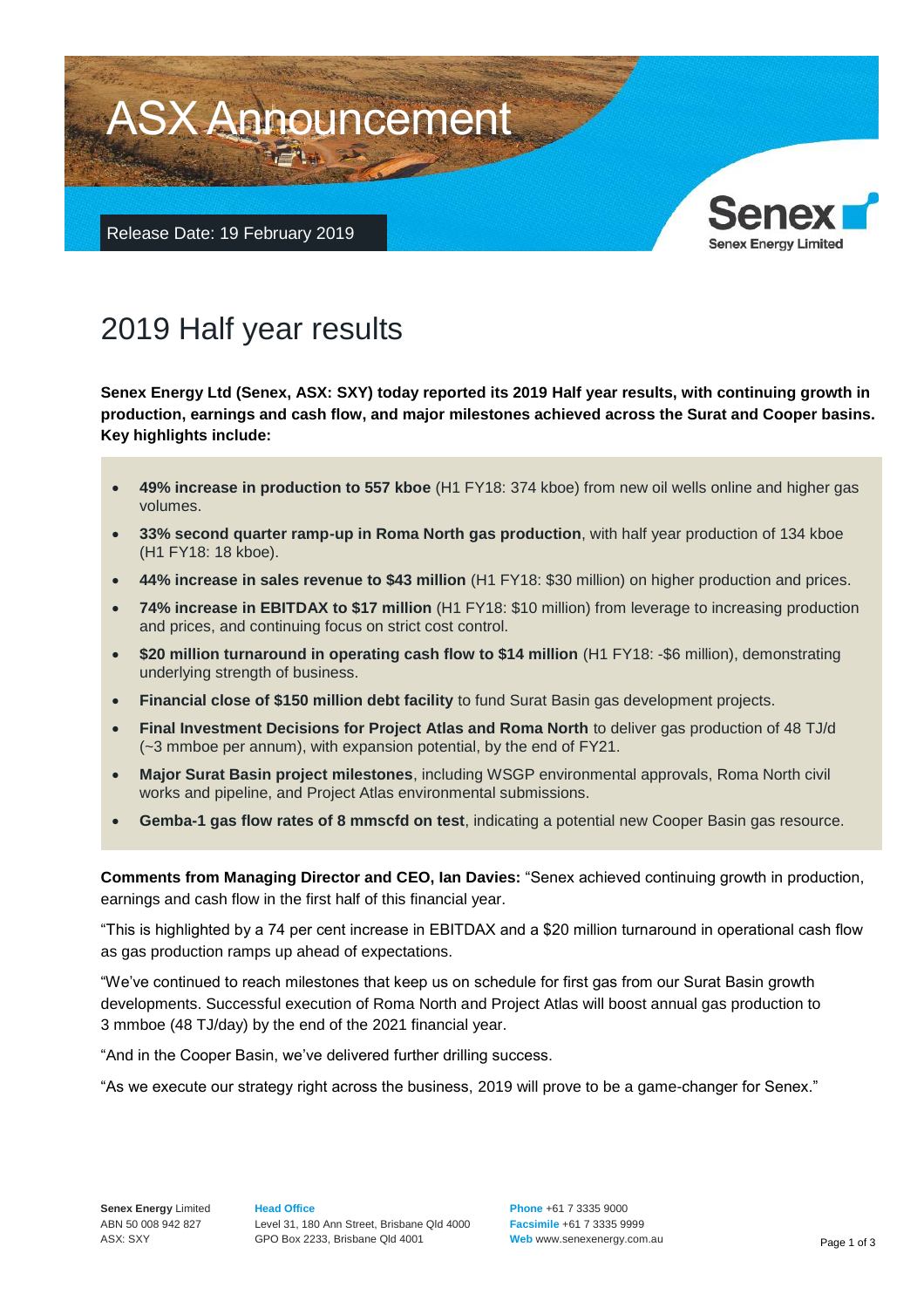#### **Results Webcast**

Senex Managing Director and CEO Ian Davies and Chief Financial Officer Gary Mallett will hold a webcast to discuss these results.

Date: Tuesday, 19 February 2019

Time: 11.00am AEDT (Sydney, Melbourne) / 10.00am AEST (Brisbane)

The webcast will be streamed live and can be accessed via the Senex company page on the Open Briefing website:<https://webcast.openbriefing.com/5086/>

A recording of the webcast will be available from 5.00pm AEST via the same link.

## **Contact information**

Investor and media enquiries:

Senex Energy Ltd<br>
Phone: +61 7 3335 9000<br>
Phone: +61 7 3335 9000<br>
Phone: +61 7 3335 9000

Ian Davies **Derek Piper Construent Derek Piper**<br> **Managing Director and CEO** Head of Investor Relations and Treasury **Communications Manager Managing Director and CEO Head of Investor Relations and Treasury Communications**<br>Senex Energy Ltd Senex Energy Ltd Senex Energy Ltd

Phone: +61 400 776 937

## **About Senex**

Senex is an ASX-listed, growing and independent Australian oil and gas company with a 30-year history. We manage a strategically positioned portfolio of onshore oil and gas assets in Queensland and South Australia, with access to Australia's east coast energy market. Senex is focused on creating sustainable value for shareholders by leveraging our capability as a low cost, efficient and safe explorer and producer.

**Senex Energy** Limited ABN 50 008 942 827 ASX: SXY

**Head Office** Level 31, 180 Ann Street, Brisbane Qld 4000 GPO Box 2233, Brisbane Qld 4001

**Phone** +61 7 3335 9000 **Facsimile** +61 7 3335 9999 Web ww[w.senexenergy.com.au](http://www.senexenergy.com.au/) Page 2 of 3